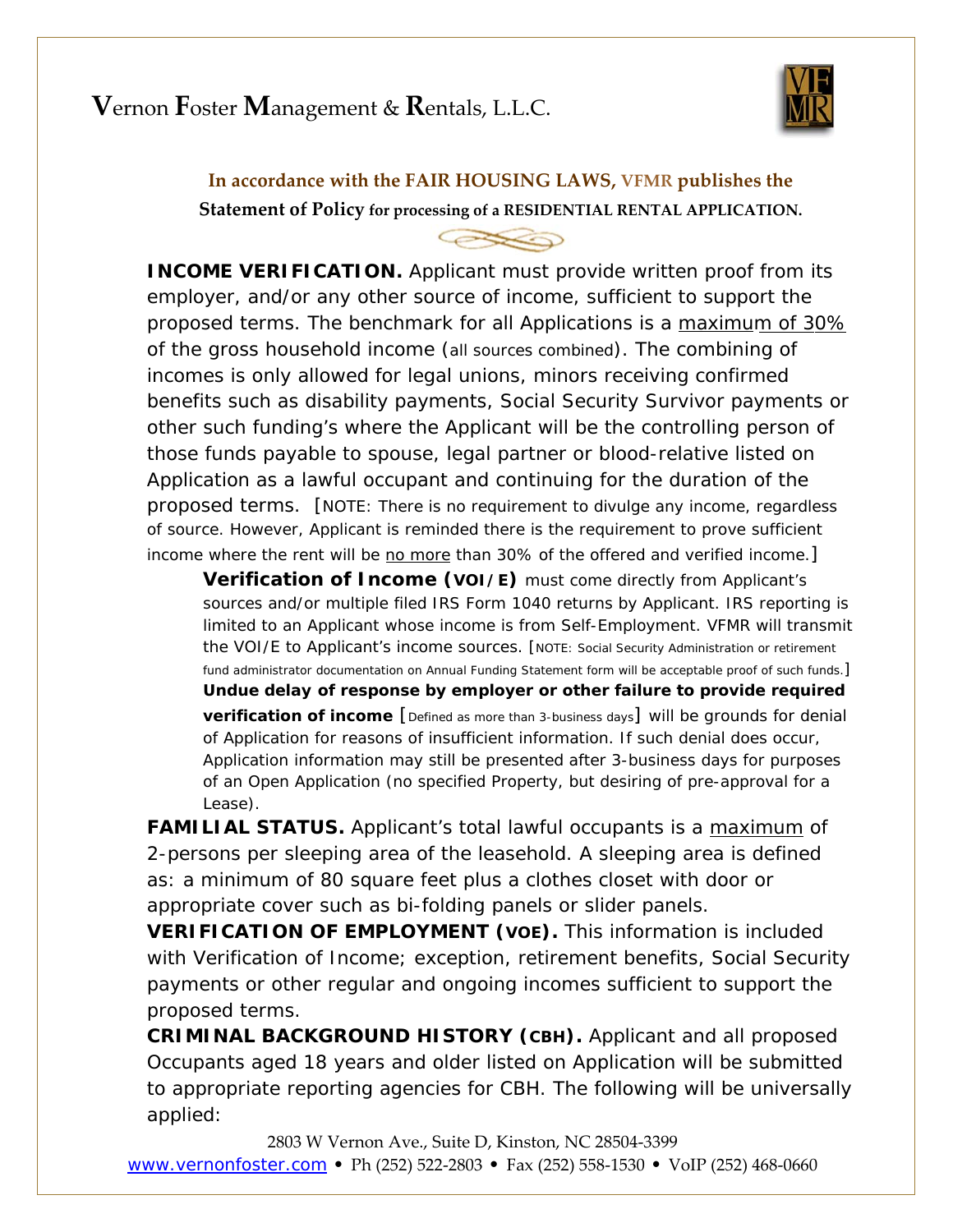## **V**ernon **F**oster **M**anagement & **R**entals, L.L.C.



**Sex Crimes, Crimes Against Nature or any other conviction resulting in Applicant's requirement to register its residence with the Sheriff of the County:** Application will be denied.

**Felony Convictions involving the manufacture, sale or distribution of illegal drugs, prescription drugs, or other controlled substances:** Application will be denied.

**Felony Convictions involving domestic abuse, weapons charges, gang related activity within 10 years of the date of the Application:** Application will be denied.

**Felony or Misdemeanor Convictions other than those listed above and having been dispensed with by time served, release or active parole/supervision and more than 12-months prior to date of Application:** Application will continue to be processed.

**VERIFICATION OF RESIDENTIAL HISTORY.** Applicant will provide the address of all residence it has used during the preceding 24-months. **There can be no lapse in this period as to this verification.** The following **must be provided** by Applicant on/with the completed Application:

- **PROOF OF UTILITIES**. A copy of utility invoices which shows Applicant's name and address. If more than one residence is utilized by Applicant during the 24-month period, Applicant should provide a copy of utility account activity in its name for **each leasehold**.
- **COPY OF LEASE AND/OR MORTGAGE PAYMENT**. Applicant's written Lease covering any rental during the 24-month period and/or copy of Applicant's Mortgage Coupon booklet with next payment due stub.
- **A VERIFICATION OF RESIDENCE ("VOR") form**. Applicant Authorization form will be transmitted to Applicant's current and/or prior Landlord(s).

**GROUNDS FOR DENIAL OF LEASE** due to VOR issue(s):

**Undue delay of response** [*Defined as more than 3-business days*] will be grounds for denial of Application *for reasons of insufficient information*. If such denial does occur, Application information may still be presented after 3-business days for purposes of an Open Application, but any designated Property will be replaced by the word **OPEN**. **VOR is delayed or not provided** by the current or prior Landlord **or** the listed residence(s) can not be verified **or** the offered Landlord is not Owner of Record, the Application will be denied; **or**, **Current or prior Landlord provides derogatory reporting** [Derogatory Reporting is defined as any failure to abide by rental terms which were not cured within specified/allowed time that would have otherwise returned Applicant/Tenant within good graces and full compliance of the terms **and/or** Landlord stating the Applicant would not be offered future terms].

**CREDIT HISTORY.** Applicant will grant VFMR permission to access its credit history with any or all sources. Applicant's FICO and credit history is obtained from Equifax Credit Reporting Services.

**FICO/Credit Score and file contents. Rated as follows:**

2803 W Vernon Ave., Suite D, Kinston, NC 28504‐3399 www.vernonfoster.com **•** Ph (252) 522‐2803 **•** Fax (252) 558‐1530 **•** VoIP (252) 468‐0660